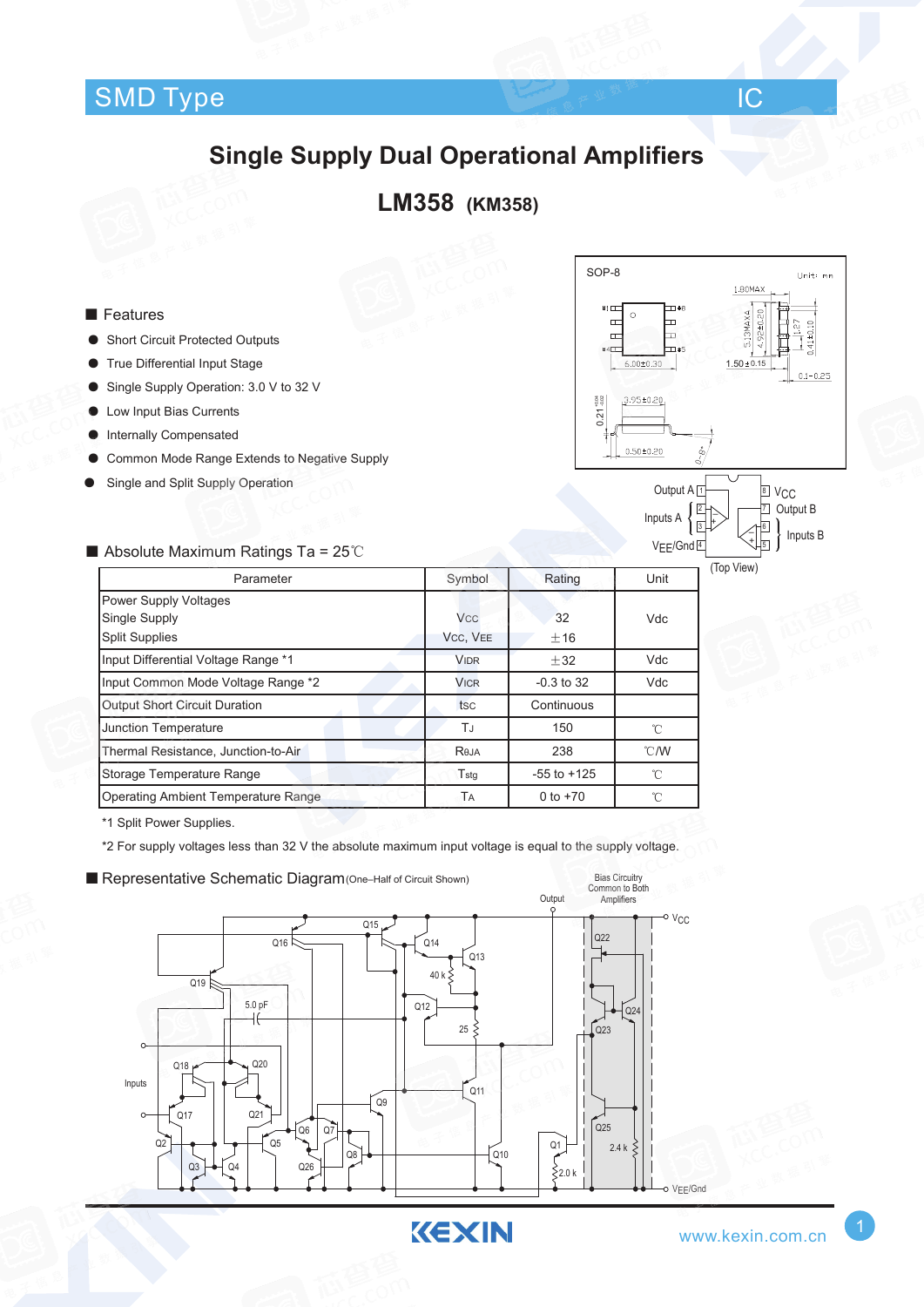## **LM358 (KM358)**

■ Electrical Characteristics Ta = 25℃(Vcc = 5.0 V, VEE = Gnd, TA = 25℃, unless otherwise noted.)

| Parameter                                                  | Symbol                         | <b>Test conditions</b>                                                                | Min      | Typ            | Max              | Unit   |
|------------------------------------------------------------|--------------------------------|---------------------------------------------------------------------------------------|----------|----------------|------------------|--------|
|                                                            |                                | $Vcc = 5.0 V$ to 30 V, Vic = 0 V to Vcc -1.7V<br>$Vo \approx 1.4 V$ , Rs = 0 $\Omega$ |          |                |                  |        |
| Input Offset Voltage                                       | Vio                            | $TA = 25^{\circ}$ C                                                                   |          |                |                  | mV     |
|                                                            |                                | $TA = Thigh *5$                                                                       |          | 2.0            | 7.0<br>9.0       |        |
|                                                            |                                | $TA = T_{low}$ *5                                                                     |          |                | 9.0              |        |
| Average Temperature Coefficient of<br>Input Offset Voltage | $\triangle$ Vio/ $\triangle$ T | $TA = Third$ Thigh to $T$ low $*5$                                                    |          | 7.0            |                  | µV/°C  |
| Input Offset Current                                       | lio                            | $TA = Thigh to Tlow *5$                                                               |          | 5.0            | 50<br>150        |        |
| Input Bias Current                                         | İІВ                            | $TA = Thigh to Tlow *5$                                                               |          | $-45$<br>$-50$ | $-250$<br>$-500$ | nA     |
| Average Temperature Coefficient of<br>Input Offset Current | $\triangle$ Vio/ $\triangle$ T | $TA = Thigh to Tlow*5$                                                                |          | 10             |                  | pA/°C  |
| Input Common Mode Voltage Range *6                         | <b>VICR</b>                    | $Vcc = 30 V$                                                                          | 0        |                | 28.3             | $\vee$ |
|                                                            |                                | $Vcc = 30$ V, $Ta = Thigh$ to $Tlow$                                                  | 0        |                | 28               |        |
| Differential Input Voltage Range                           | <b>VIDR</b>                    |                                                                                       |          |                | <b>Vcc</b>       | V      |
| Large Signal Open Loop Voltage Gain                        | AVOL                           | $RL = 2.0 k\Omega$ Vcc = 15 V, For Large Vo Swing,                                    | 25       | 100            |                  | V/mV   |
|                                                            |                                | $TA = Thigh to Tlow$                                                                  | 15       |                |                  |        |
| <b>Channel Separation</b>                                  | Cs                             | 1.0 kHz $\leqslant$ f $\leqslant$ 20 kHz, Input Referenced                            |          | $-120$         |                  | dB     |
| Common Mode Rejection                                      | <b>CMR</b>                     | $\mathsf{Rs}\leqslant$ 10 KQ                                                          | 65       | 70             |                  | dB     |
| Power Supply Rejection                                     | PsR                            |                                                                                       | 65       | 100            |                  | dB     |
| Output Voltage-High Limit                                  | <b>VOH</b>                     | $TA =$ Thigh to Tlow $*5$<br>$Vcc = 5.0 V$ , RL = 2.0ΚΩ TA = 25℃                      | 3.3      | 3.5            |                  | $\vee$ |
|                                                            |                                | $Vcc = 30 V$ , RL = 2.0 KΩ<br>$Vcc = 30 V$ , RL = 10 KΩ                               | 26<br>27 | 28             |                  |        |
| Output Voltage-Low Limit                                   | VOL                            | $Vcc = 5.0 V$ , RL = 10 K $\Omega$<br>$TA = Thigh to Flow *5$                         |          | 5              | 20               | mV     |
| <b>Output Source Current</b>                               | $I_{O^+}$                      | $V_{ID}$ = +1.0 V, Vcc = 15 V                                                         | 20       | 40             |                  | mA     |
|                                                            |                                | $VID = -1.0 V, VCC = 15 V$                                                            | 10       | 20             |                  | mA     |
| <b>Output Sink Current</b>                                 | $I_{\rm O}$                    | $V_{ID}$ = -1.0 V, Vo = 200 mV                                                        | 12       | 50             |                  | μA     |
| Output Short Circuit to Ground *7                          | <b>I</b> sc                    |                                                                                       |          | 40             | 60               | mA     |
|                                                            |                                | $TA = Thigh to Tlow *5$                                                               |          |                |                  |        |
| Power Supply Current (Total Device)                        | Icc                            | Vcc = 30 V, Vo = 0 V, RL = $\infty$                                                   |          | 1.5            | 3.0              | mA     |
|                                                            |                                | $Vcc = 5 V$ , $Vo = 0 V$ , $RL = \infty$                                              |          | 0.7            | 1.2              |        |

\*5 Tlow =  $0^{\circ}$ C, Thigh = +70 $^{\circ}$ C

\*6 The input common mode voltage or either input signal voltage should not be allowed to go negative by more than 0.3 V. The upper end of the common mode voltage range is Vcc-1.7 V.

KEXIN

\*7 Short circuits from the output to VCC can cause excessive heating and eventual destruction. Destructive dissipation can result from simultaneous shorts on all amplifiers.

■ Marking

2

|--|